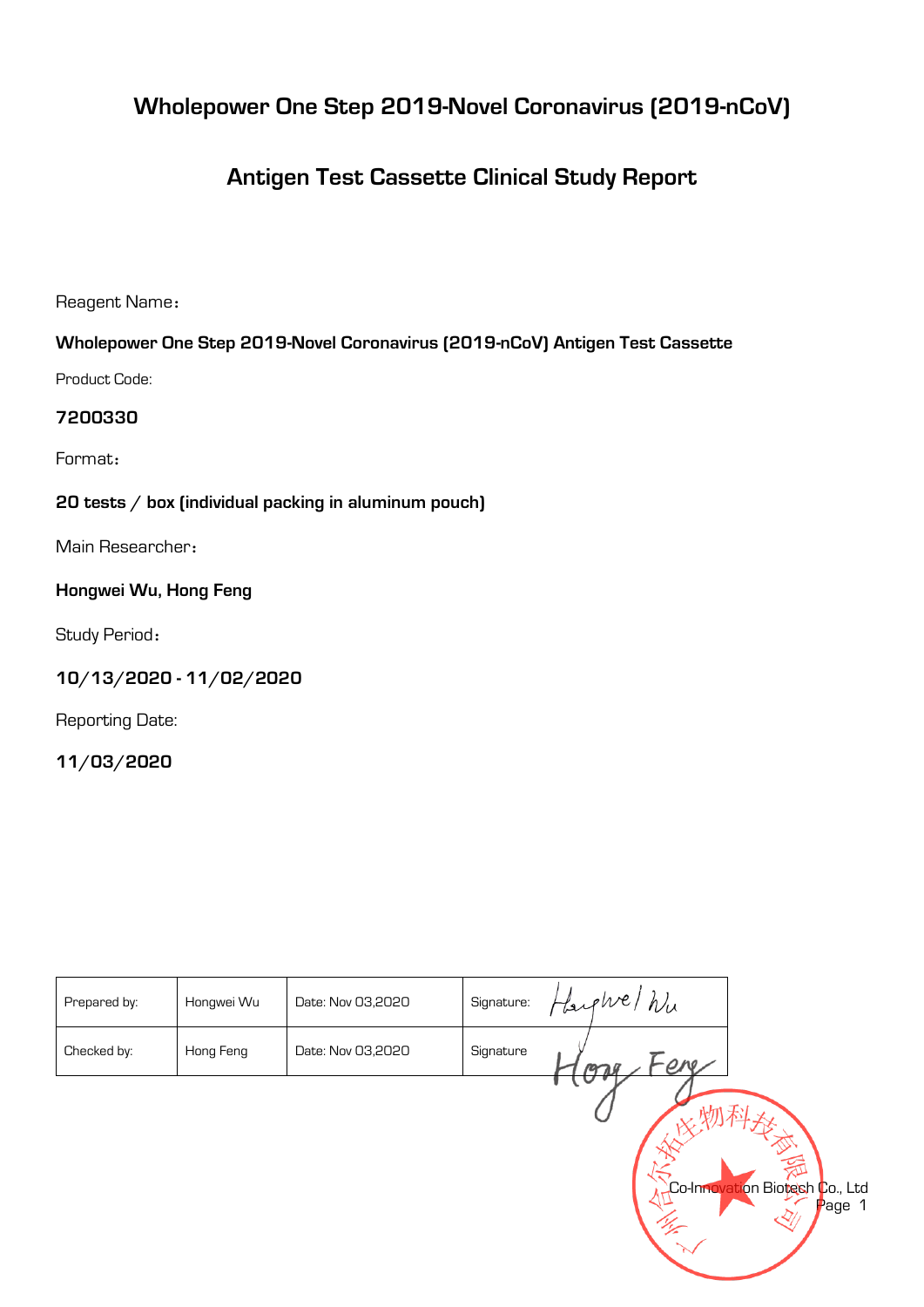### **1. Synopsis**

**The clinical study is to evaluate the clinical sensitivity and specificity of Wholepower One Step 2019-Novel Coronavirus (2019-nCoV) Antigen Test Cassette.**

## **2. Background**

**The novel coronaviruses belong to the** β **genus. COVID-19 is an acute respiratory infectious disease. People are generally susceptible. Currently, the patients infected by the novel coronavirus are the main source of infection; asymptomatic infected people can also be an infectious source. Based on the current epidemiological investigation, the incubation period is 1 to 14 days, mostly 3 to 7 days. The main manifestations include fever, fatigue and dry cough. Nasal congestion, runny nose, sore throat, myalgia and diarrhea are found in a few cases.**

#### **3. Intended Use**

**Wholepower One Step 2019-Novel Coronavirus (2019-nCoV) Antigen Test Cassette is an in vitro diagnostic test device intended for the rapid detection of 2019- nCoV antigen in nasopharyngeal swab from patients with suspected 2019-nCoV infection, patients with suspected clustering cases, and others who need to diagnose or differentially diagnose 2019-Novel Coronavirus (2019-nCoV).**

#### **4. Material**

**4.1 Investigational Product name and lot number Wholepower One Step 2019-Novel Coronavirus (2019-nCoV) Antigen Test Cassette Lot No.**:**20201001**

**4.2 Comparison method:** 

**2019-nCoV RNA (Multiple PCR-Fluorescence Probing), manufactured by Guangdong Huayin Medicine Science Co., Ltd.**

**4.3 Nasopharyngeal swab samples from infected patients and non-infected patients**

## **5. Methods**

**5.1 Demands for the Samples**

**500 clinical nasopharyngeal swabs were collected from patients who were suspected of COVID-19 (within 7 days of onset). All samples were unaltered clinical specimens and confirmed with RT-PCR. Each sample was blindly labeled by a nonparticipant. Separate sets of the blind coded were assigned. Samples were also randomized prior to testing.**

**5.2 Each sample was run in 1 test and read the result at 15-20 minutes.** 

#### **5.3 Interpretation of Results**

**Negative: Only one color line appears on the control region.**

**Positive: Two bands are appeared in the test line (T) and control line (C).**

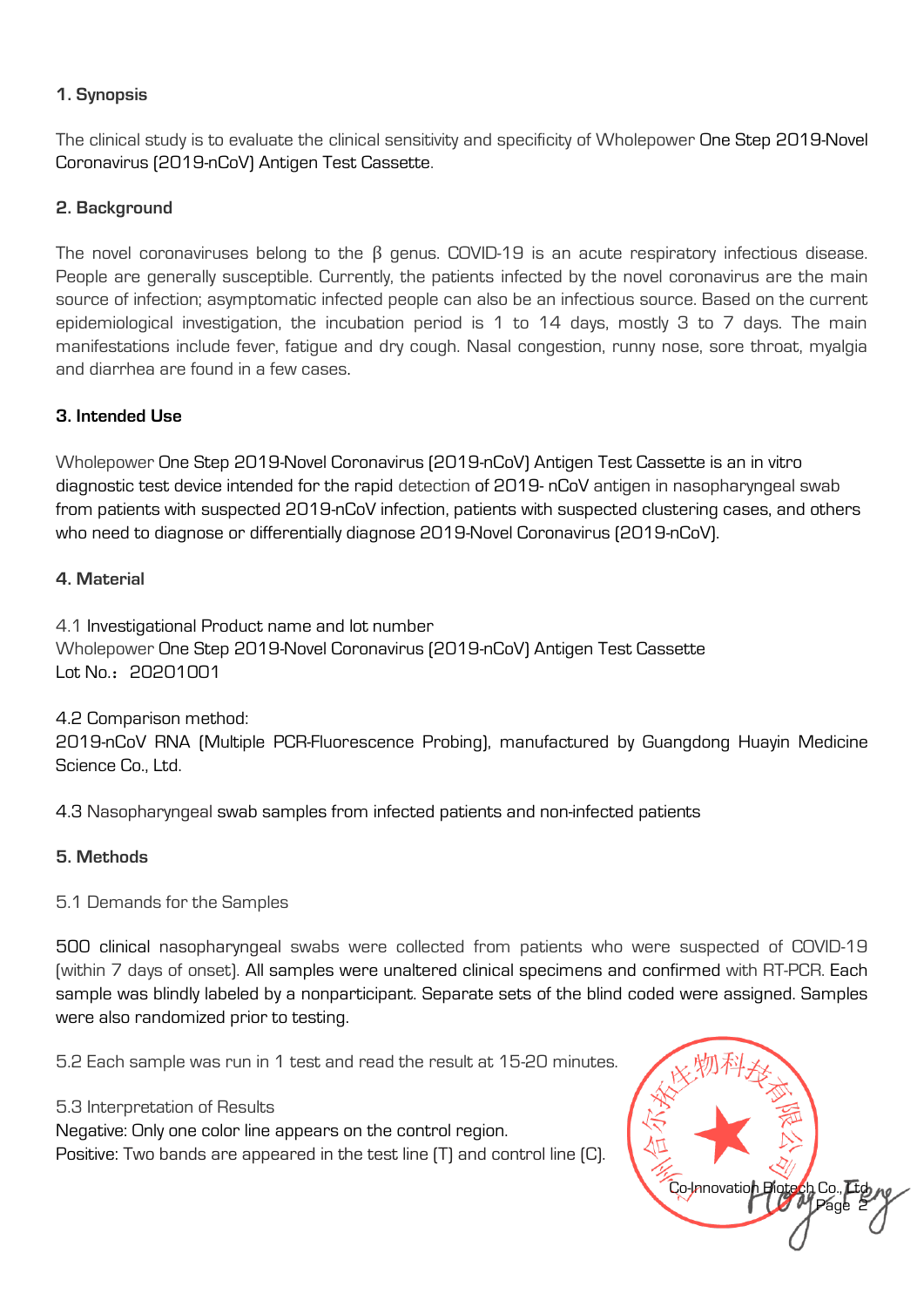**Invalid: No visible line at all, or there is a visible line only in the test region and not in the control region.** 

#### **6. Acceptance Criteria**:

**Total Sensitivity: ≥90%** 

**Total Specificity: ≥97%**

#### **7. Results**

| Test     | RT-PCR   |          |       |  |  |  |  |
|----------|----------|----------|-------|--|--|--|--|
| Cassette | positive | negative | total |  |  |  |  |
| Positive | 106      | З        | 109   |  |  |  |  |
| Negative |          | 387      | 391   |  |  |  |  |
| Total    | 11 N     | 390      | 500   |  |  |  |  |

#### **8. Conclusions:**

**The sensitivity and specificity for Wholepower One Step 2019-Novel Coronavirus (2019-nCoV) Antigen Test Cassette meet the acceptance criteria.** 

|             | Performance | 95%CL      |  |  |
|-------------|-------------|------------|--|--|
| Sensitivity | 96.4%       | 91.0-98.6% |  |  |
| Specificity | $99.2\%$    | 97.8-99.7% |  |  |

#### **9. Raw data**

| Evaluated kits: Wholepower One Step 2019-Novel Coronavirus (2019-nCoV) Antigen Test Cassette |               |          |     |          |                 |     |                     |                                       |  |      |
|----------------------------------------------------------------------------------------------|---------------|----------|-----|----------|-----------------|-----|---------------------|---------------------------------------|--|------|
| 20201001<br>Lot Number:                                                                      |               |          |     |          |                 |     |                     |                                       |  |      |
| Sample                                                                                       |               | Test     |     | Sample   |                 |     | Test                | Sample                                |  | Test |
| No.                                                                                          | <b>RT PCR</b> | Cassette | No. | RT PCR   | Cassette        | No. | RT PCR              | Cassette                              |  |      |
|                                                                                              | Negative      | Negative | 168 | Ct:31    | Positive        | 335 | Negative            | Negative                              |  |      |
| 2                                                                                            | Negative      | Negative | 169 | Negative | Negative        | 336 | Negative            | Negative                              |  |      |
| З                                                                                            | Negative      | Negative | 170 | Ct:29    | Positive        | 337 | Negative            | Negative                              |  |      |
| 4                                                                                            | Negative      | Negative | 171 | Negative | Negative        | 338 | Ct:34               | Positive                              |  |      |
| 5                                                                                            | Ct:23         | Positive | 172 | Ct:33    | <b>Negative</b> | 339 | Negative            | Negative                              |  |      |
| 6                                                                                            | Ct:30         | Positive | 173 | Negative | Negative        | 340 | Ct:30               | Positive                              |  |      |
| 7                                                                                            | Negative      | Negative | 174 | Negative | Negative        | 341 | Negative            | <b>Negative</b>                       |  |      |
| 8                                                                                            | Negative      | Negative | 175 | Negative | Negative        | 342 | $\mathsf{C}$ t $35$ | Positive                              |  |      |
| 9                                                                                            | Negative      | Negative | 176 | Negative | Negative        | 343 | Negative            | Negative                              |  |      |
| 10                                                                                           | Negative      | Negative | 177 | Negative | Negative        | 344 | <b>Negative</b>     | legative <sup>®</sup>                 |  |      |
| 11                                                                                           | Negative      | Negative | 178 | Negative | Negative        | 345 | <b>Neg</b> ative    | Negative                              |  |      |
| 12                                                                                           | Negative      | Negative | 179 | Negative | Negative        | 346 | Negative            | Negative                              |  |      |
| 13                                                                                           | Ct:23         | Positive | 180 | Negative | Negative        | 347 | Negative            | Negative<br>$\mathcal{I}_{\varOmega}$ |  |      |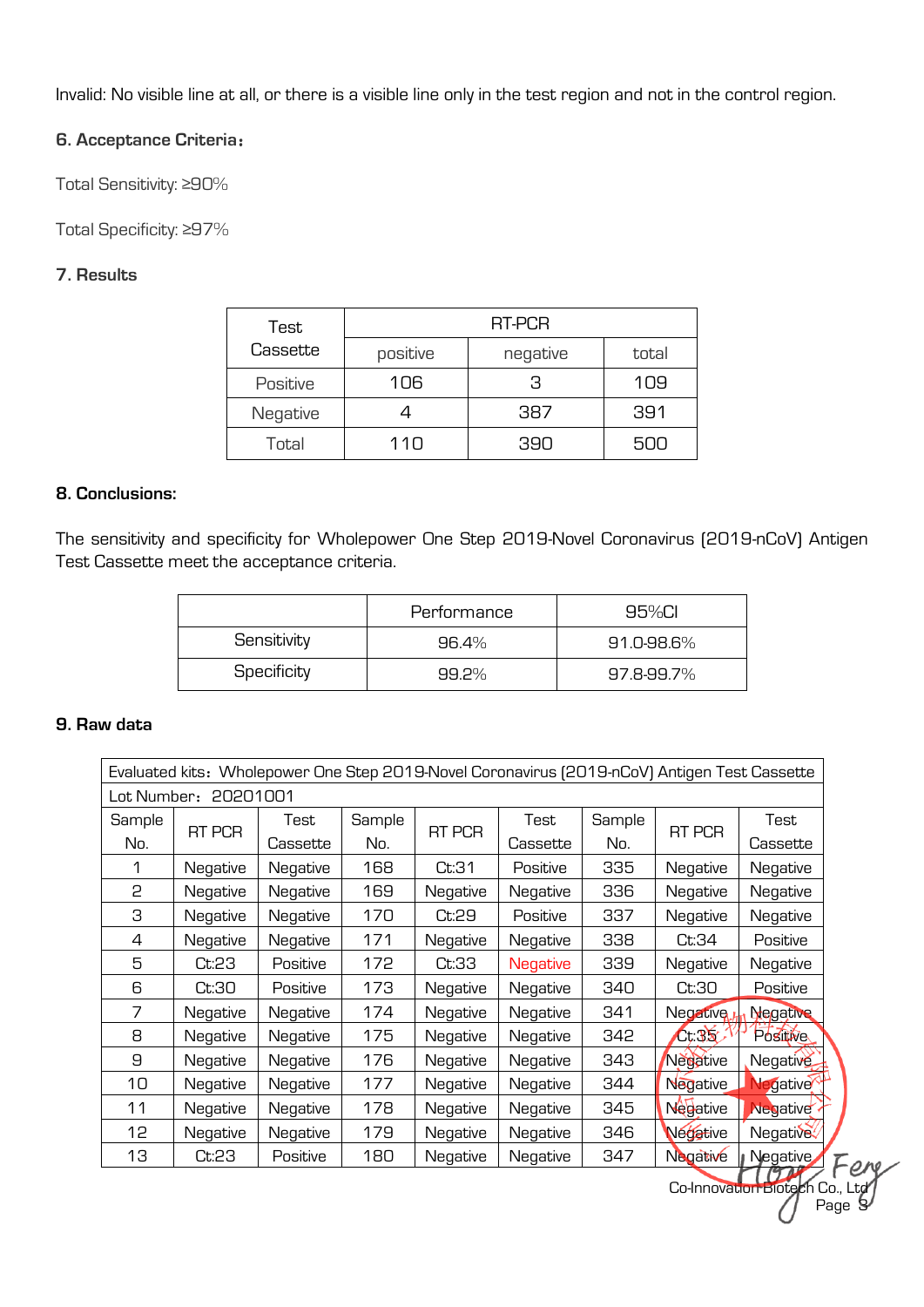| 14 | Ct:32    | Positive | 181 | Ct:33    | Positive        | 348 | Negative              | Negative  |
|----|----------|----------|-----|----------|-----------------|-----|-----------------------|-----------|
| 15 | Negative | Negative | 182 | Negative | Negative        | 349 | Negative              | Negative  |
| 16 | Negative | Negative | 183 | Negative | Negative        | 350 | Negative              | Negative  |
| 17 | Negative | Negative | 184 | Negative | Negative        | 351 | Ct:32                 | Positive  |
| 18 | Negative | Negative | 185 | Negative | Negative        | 352 | Negative              | Negative  |
| 19 | Ct:30    | Positive | 186 | Negative | Negative        | 353 | Negative              | Negative  |
| 50 | Negative | Negative | 187 | Negative | Negative        | 354 | Negative              | Negative  |
| 21 | Negative | Negative | 188 | Ct:26    | Positive        | 355 | Negative              | Negative  |
| 55 | Negative | Negative | 189 | Negative | Negative        | 356 | Negative              | Negative  |
| 53 | Negative | Negative | 190 | Negative | Negative        | 357 | Negative              | Negative  |
| 24 | Ct:27    | Positive | 191 | Negative | Negative        | 358 | Ct:32                 | Positive  |
| 25 | Negative | Negative | 192 | Ct:28    | Positive        | 359 | Negative              | Negative  |
| 26 | Negative | Negative | 193 | Ct:32    | <b>Negative</b> | 360 | Negative              | Negative  |
| 27 | Negative | Negative | 194 | Ct:31    | Positive        | 361 | Negative              | Negative  |
| 28 | Negative | Negative | 195 | Negative | Negative        | 362 | Ct:27                 | Positive  |
| 29 | Negative | Negative | 196 | Negative | Negative        | 363 | Negative              | Negative  |
| 30 | Negative | Negative | 197 | Negative | Negative        | 364 | Negative              | Negative  |
| 31 | Ct:31    | Positive | 198 | Negative | Negative        | 365 | Negative              | Negative  |
| 32 | Negative | Negative | 199 | Negative | Negative        | 366 | Ct:27                 | Positive  |
| 33 | Negative | Negative | 200 | Negative | Negative        | 367 | Ct:28                 | Positive  |
| 34 | Negative | Negative | 201 | Negative | Negative        | 368 | Negative              | Negative  |
| 35 | Negative | Negative | 202 | Negative | Negative        | 369 | Ct:29                 | Positive  |
| 36 | Negative | Negative | 203 | Negative | Negative        | 370 | Negative              | Negative  |
| 37 | Negative | Negative | 204 | Negative | Negative        | 371 | Negative              | Negative  |
| 38 | Ct:31    | Positive | 205 | Negative | Negative        | 372 | Negative              | Negative  |
| 39 | Negative | Negative | 206 | Negative | Negative        | 373 | Negative              | Negative  |
| 40 | Negative | Negative | 207 | Negative | Negative        | 374 | Negative              | Negative  |
| 41 | Negative | Negative | 208 | Negative | Negative        | 375 | Negative              | Negative  |
| 42 | Negative | Negative | 209 | Ct:37    | Positive        | 376 | Negative              | Negative  |
| 43 | Negative | Negative | 210 | Ct:28    | Positive        | 377 | Negative              | Negative  |
| 44 | Negative | Negative | 211 | Negative | Negative        | 378 | Ct:29                 | Positive  |
| 45 | Negative | Negative | 212 | Negative | Negative        | 379 | Ct:32                 | Positive  |
| 46 | Ct:29    | Positive | 213 | Negative | Negative        | 380 | Ct:29                 | Positive  |
| 47 | Negative | Negative | 214 | Negative | Negative        | 381 | Negative              | Negative  |
| 48 | Ct:28    | Positive | 215 | Negative | Negative        | 382 | Negative              | Negative  |
| 49 | Negative | Negative | 216 | Ct:31    | Positive        | 383 | Negative              | Negative  |
| 50 | Negative | Negative | 217 | Negative | Negative        | 384 | Negative              | Negative  |
| 51 | Negative | Negative | 218 | Negative | Negative        | 385 | Negative              | Negative  |
| 52 | Negative | Negative | 219 | Negative | Negative        | 386 | Ct:27                 | Positive  |
| 53 | Ct:31    | Positive | 220 | Negative | Negative        | 387 | Negative              | Negative  |
| 54 | Negative | Negative | 221 | Negative | Negative        | 388 | Negative              | Negative  |
| 55 | Negative | Negative | 222 | Ct:30    | Positive        | 389 | Negative              | Negative  |
| 56 | Negative | Negative | 223 | Negative | Negative        | 390 | Negative              | Neghtivet |
| 57 | Ct:27    | Positive | 224 | Negative | Negative        | 391 | Ct:31                 | Rositive  |
| 58 | Negative | Negative | 225 | Negative | Negative        | 392 | Negative <sub>1</sub> | Negative  |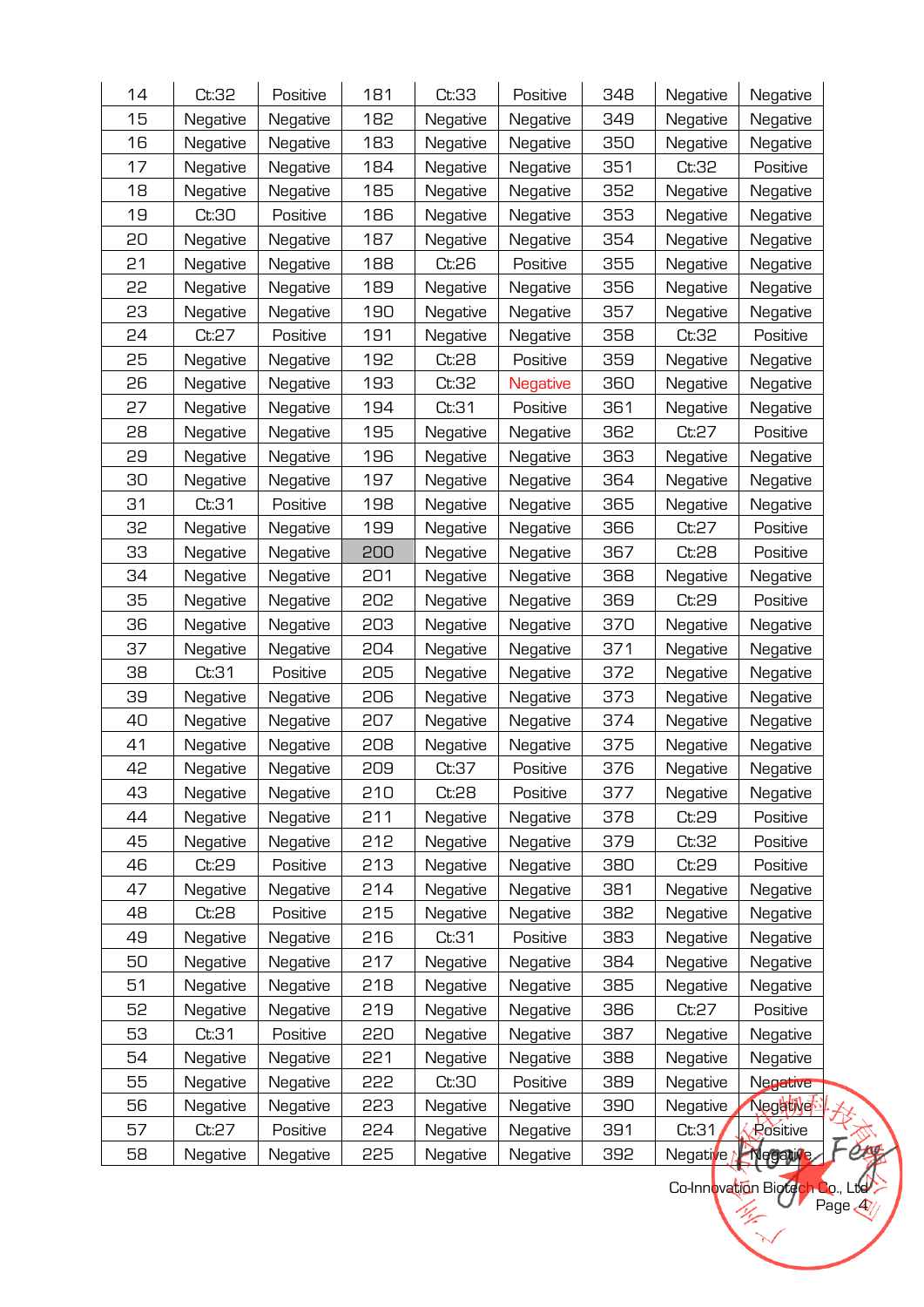| 59  | Negative | Negative        | 226 | Negative | Negative | 393 | Negative         | Negative |
|-----|----------|-----------------|-----|----------|----------|-----|------------------|----------|
| 60  | Negative | Negative        | 227 | Negative | Negative | 394 | Negative         | Negative |
| 61  | Negative | Negative        | 228 | Negative | Negative | 395 | Negative         | Negative |
| 62  | Negative | Negative        | 229 | Negative | Negative | 396 | Negative         | Negative |
| 63  | Negative | Negative        | 230 | Negative | Negative | 397 | Negative         | Negative |
| 64  | Ct:30    | Positive        | 231 | Negative | Negative | 398 | Negative         | Negative |
| 65  | Ct:34    | Positive        | 535 | Negative | Negative | 399 | Ct:37            | Positive |
| 66  | Negative | Negative        | 233 | Negative | Negative | 400 | Negative         | Negative |
| 67  | Negative | Negative        | 234 | Negative | Negative | 401 | Negative         | Negative |
| 68  | Ct:32    | Positive        | 235 | Negative | Negative | 402 | Negative         | Negative |
| 69  | Negative | Negative        | 236 | Negative | Negative | 403 | Negative         | Negative |
| 70  | Negative | Negative        | 237 | Ct:28    | Positive | 404 | Negative         | Negative |
| 71  | Ct:31    | Positive        | 238 | Negative | Negative | 405 | Negative         | Negative |
| 72  | Negative | Negative        | 239 | Negative | Negative | 406 | Ct:27            | Positive |
| 73  | Negative | Negative        | 240 | Ct:28    | Positive | 407 | Negative         | Negative |
| 74  | Negative | Negative        | 241 | Ct:26    | Positive | 408 | Negative         | Negative |
| 75  | Negative | Negative        | 242 | Negative | Negative | 409 | Negative         | Negative |
| 76  | Negative | Negative        | 243 | Ct:30    | Positive | 410 | Negative         | Negative |
| 77  | Ct:29    | Positive        | 244 | Negative | Negative | 411 | Negative         | Negative |
| 78  | Ct:26    | Positive        | 245 | Negative | Negative | 412 | Negative         | Negative |
| 79  | Negative | Negative        | 246 | Negative | Negative | 413 | Negative         | Negative |
| 80  | Negative | Negative        | 247 | Negative | Negative | 414 | Negative         | Negative |
| 81  | Negative | Negative        | 248 | Negative | Negative | 415 | Ct:30            | Positive |
| 82  | Negative | Negative        | 249 | Negative | Negative | 416 | Negative         | Negative |
| 83  | Negative | Negative        | 250 | Negative | Negative | 417 | Negative         | Negative |
| 84  | Negative | Negative        | 251 | Negative | Negative | 418 | Negative         | Negative |
| 85  | Negative | Negative        | 252 | Negative | Negative | 419 | Ct:26            | Positive |
| 86  | Negative | Negative        | 253 | Ct:36    | Positive | 420 | Negative         | Negative |
| 87  | Negative | Negative        | 254 | Negative | Negative | 421 | Negative         | Negative |
| 88  | Negative | Negative        | 255 | Negative | Negative | 422 | Ct:26            | Positive |
| 89  | Negative | Negative        | 256 | Negative | Negative | 423 | Negative         | Negative |
| 90  | Ct:35    | <b>Negative</b> | 257 | Ct:31    | Positive | 424 | Negative         | Negative |
| 91  | Negative | Negative        | 258 | Negative | Negative | 425 | Negative         | Negative |
| 92  | Negative | Negative        | 259 | Negative | Negative | 426 | Negative         | Negative |
| 93  | Negative | Negative        | 260 | Ct:28    | Positive | 427 | Negative         | Negative |
| 94  | Ct:35    | Positive        | 261 | Negative | Negative | 428 | Ct:25            | Positive |
| 95  | Negative | Negative        | 262 | Negative | Negative | 429 | Ct:32            | Positive |
| 96  | Negative | Negative        | 263 | Negative | Negative | 430 | Negative         | Negative |
| 97  | Negative | Negative        | 264 | Negative | Negative | 431 | Negative         | Negative |
| 98  | Negative | Negative        | 265 | Negative | Negative | 432 | Negative         | Negative |
| 99  | Negative | Negative        | 266 | Ct:34    | Positive | 433 | Negative         | Negative |
| 100 | Ct:28    | Positive        | 267 | Negative | Negative | 434 | Negative         | Negative |
| 101 | Negative | Negative        | 268 | Negative | Negative | 435 | Ct:28            | Positive |
| 102 | Ct:33    | Positive        | 269 | Ct:29    | Positive | 436 | Negative)        | Negative |
| 103 | Negative | Negative        | 270 | Negative | Negative | 437 | <b>Neg</b> ative | Negative |

**Co-Innovation Biotech Co., Ltd Page 5**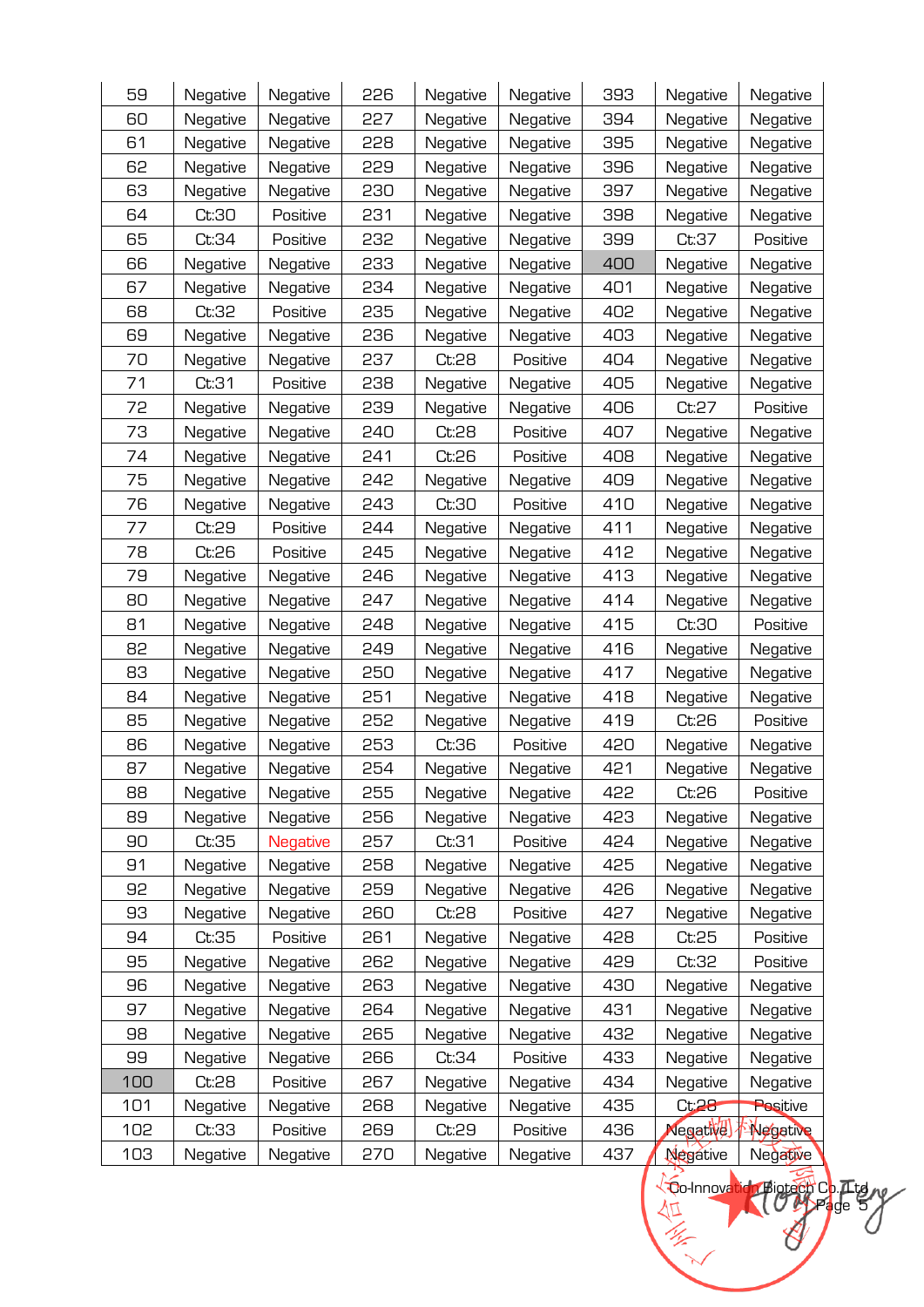| 104 | Negative | Negative | 271 | Negative | Negative | 438  | Negative        | Negative        |
|-----|----------|----------|-----|----------|----------|------|-----------------|-----------------|
| 105 | Negative | Negative | 272 | Ct:26    | Positive | 439  | Negative        | Negative        |
| 106 | Negative | Negative | 273 | Negative | Negative | 440  | Ct:29           | Positive        |
| 107 | Negative | Negative | 274 | Ct:30    | Positive | 441  | Negative        | Negative        |
| 108 | Negative | Negative | 275 | Ct:27    | Positive | 442  | Negative        | Negative        |
| 109 | Ct:31    | Positive | 276 | Negative | Negative | 443  | Ct:31           | Positive        |
| 110 | Negative | Negative | 277 | Negative | Negative | 444  | Negative        | Negative        |
| 111 | Ct:28    | Positive | 278 | Negative | Negative | 445  | Ct:31           | <b>Negative</b> |
| 112 | Negative | Negative | 279 | Negative | Negative | 446  | Negative        | Negative        |
| 113 | Negative | Negative | 280 | Negative | Negative | 447  | Negative        | Negative        |
| 114 | Negative | Negative | 281 | Negative | Negative | 448  | Ct:24           | Positive        |
| 115 | Negative | Negative | 282 | Negative | Negative | 449  | Negative        | Positive        |
| 116 | Ct:29    | Positive | 283 | Negative | Negative | 450  | Negative        | Negative        |
| 117 | Negative | Negative | 284 | Negative | Negative | 451  | Ct:24           | Positive        |
| 118 | Ct:30    | Positive | 285 | Negative | Negative | 452  | Negative        | Negative        |
| 119 | Negative | Negative | 286 | Ct:27    | Positive | 453  | Negative        | Negative        |
| 120 | Negative | Negative | 287 | Ct:32    | Positive | 454  | Negative        | Negative        |
| 121 | Negative | Negative | 288 | Negative | Negative | 455  | Negative        | Negative        |
| 122 | Negative | Negative | 289 | Negative | Negative | 456  | Negative        | Negative        |
| 123 | Negative | Negative | 290 | Negative | Negative | 457  | Ct:33           | Positive        |
| 124 | Negative | Negative | 291 | Negative | Negative | 458  | Negative        | Negative        |
| 125 | Ct:30    | Positive | 292 | Negative | Negative | 459  | Negative        | Negative        |
| 126 | Negative | Negative | 293 | Negative | Negative | 460  | Negative        | Negative        |
| 127 | Negative | Negative | 294 | Negative | Negative | 461  | Negative        | Negative        |
| 128 | Negative | Negative | 295 | Negative | Negative | 462  | Ct:29           | Positive        |
| 129 | Negative | Negative | 296 | Negative | Negative | 463  | Negative        | Negative        |
| 130 | Negative | Negative | 297 | Negative | Negative | 464  | Negative        | Negative        |
| 131 | Negative | Negative | 298 | Negative | Negative | 465  | Negative        | Negative        |
| 132 | Negative | Negative | 299 | Negative | Negative | 466  | Ct:28           | Positive        |
| 133 | Ct:29    | Positive | 300 | Negative | Negative | 467  | Negative        | Negative        |
| 134 | Ct:24    | Positive | 301 | Negative | Negative | 468  | Negative        | Negative        |
| 135 | Negative | Negative | 302 | Negative | Negative | 469  | Negative        | Negative        |
| 136 | Negative | Negative | 303 | Ct:32    | Positive | 470  | Ct:28           | Positive        |
| 137 | Negative | Negative | 304 | Negative | Negative | 471  | Negative        | Negative        |
| 138 | Negative | Negative | 305 | Negative | Negative | 472  | Negative        | Negative        |
| 139 | Ct:29    | Positive | 306 | Negative | Negative | 473  | Negative        | Negative        |
| 140 | Ct:32    | Positive | 307 | Negative | Negative | 474  | Negative        | Negative        |
| 141 | Negative | Negative | 308 | Negative | Negative | 475  | Ct:29           | Positive        |
| 142 | Negative | Negative | 309 | Negative | Negative | 476  | Ct:32           | Positive        |
| 143 | Negative | Negative | 310 | Negative | Negative | 477  | Negative        | Negative        |
| 144 | Negative | Negative | 311 | Negative | Negative | 478  | Negative        | Negative        |
| 145 | Negative | Negative | 312 | Negative | Negative | 479  | Negative        | Negative        |
| 146 | Ct:30    | Positive | 313 | Negative | Negative | 480  | Ct:36           | Positive        |
| 147 | Negative | Negative | 314 | Negative | Negative | 481  | <b>Négative</b> | Negative        |
| 148 | Negative | Negative | 315 | Ct:35    | Positive | 482∕ | Negative        | <b>Negative</b> |

**Co-Innovation Biotech Co., Ltd ALL ARE Page 6**